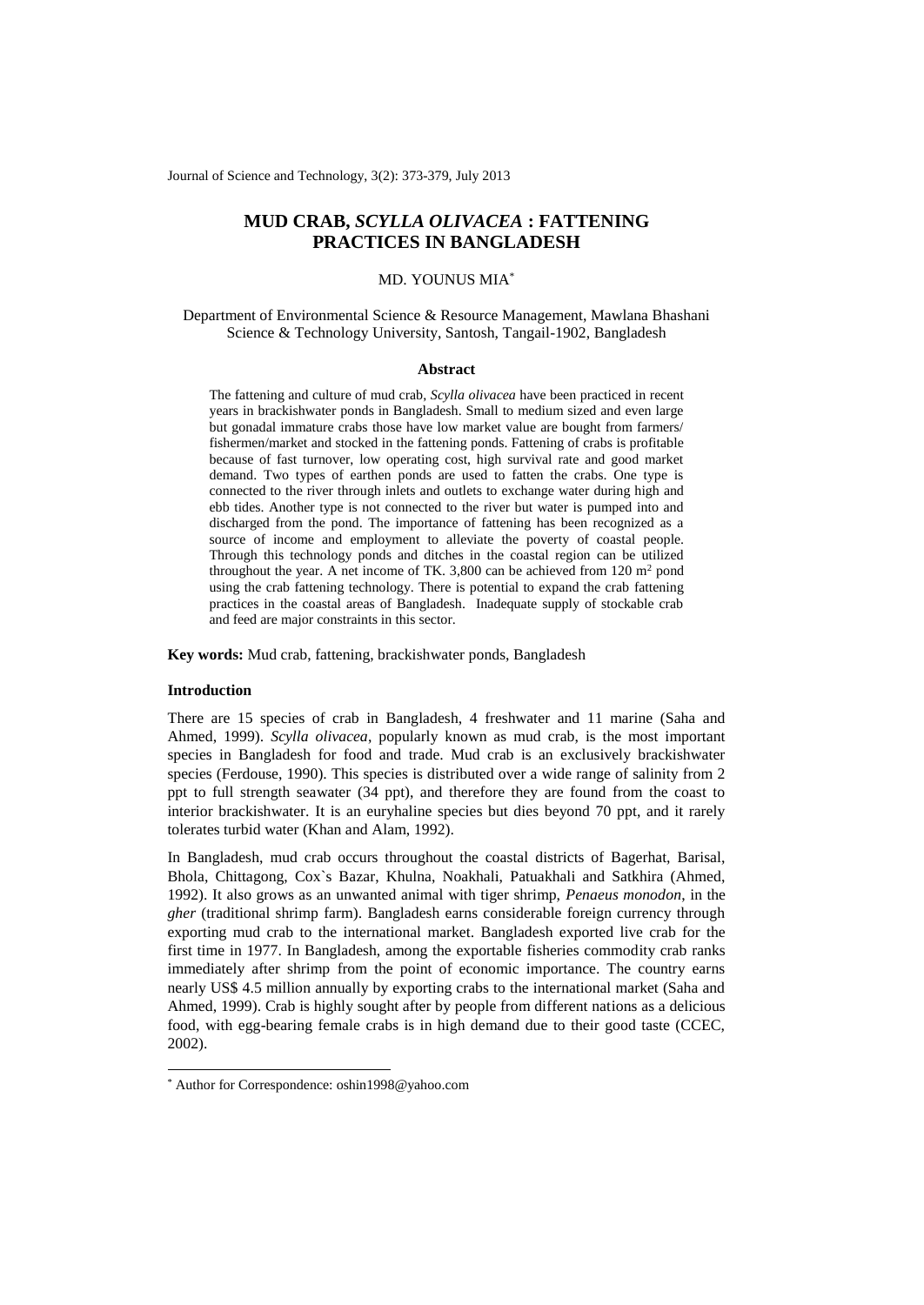With increased demand in the foreign market, and knowing it as a profitable business, the coastal people has started crab farming. The term culture and fattening are sometimes used interchangeably in crab farming but these are two distinct type of operations. Culture refers to the farming of under-sized crab for a considerable length of time, usually 3-6 months, to produce marketable adult crabs. During the culture operation, the crabs (both male and female) may moult a number of times. On the other hand, crab fattening pertains to culturing marketable sized mud crab; fattening female crabs with immature gonads for 2-4 weeks so that they put on additional weight through developing their gonads. Moulting does not take place during this period, and there is little or no growth involved. Survival is high and normally exceeds 90% (Liong, 1993; Saha and Ahmed, 1999; farmers opinion). Oviparous females have high market value for their red toe. Female crabs of over 180 g weight with mature gonad demand high price for export to foreign countries. Crabs below 180 g have no international market value and only have a limited local market. Farmers do not strive to produce crabs of internationally accepted weight and the introduction of crab fattening has been indiscriminate, possibly due to a lack of technical knowledge.

Culture and fattening practices vary widely in different parts of the coastal region. Both men and women are engaged in fattening practices using inundated ponds, ditches and other water bodies.

#### **Materials and methods**

This case study is an overview of fattening practices used in Bangladesh based on interview with farmers, visits to fattening ponds, as well as a review of research findings.

#### **Results and discussion**

#### *Site selection, Pond Characteristics and Pond Preparation*

Mud crab grows best in brcakishwater, such as tidal flats, estuarine areas, bay and lagoons. Pond sizes of  $0.1$ -1.0 ha do occur, although most ponds are  $120$ -400 m<sup>2</sup>. Loamy or sandy loam soil is good for fattening. Before start of the fattening activities, ponds are dried and embankment repaired properly. Some pond complexes are near the brackishwater river with a connection between the ponds and the river. The water flow is controlled by a sluice gate with water changed during flow and ebb tides. Ponds not connected with the river are filled up and emptied by pumps.

A recommended dose of lime at the rate of 125 kg/ha is applied to the pond after drying to raise the soil pH up to 7.0-7.5. Though most of the farmers do not use lime unless water become dirty. Immediately after liming ponds are filled up with tidal water and seven (7) days later organic manure (cowdung) is applied at the rate of 750 kg / ha. After 3-4 days, inorganic fertilizers are applied at the rate of 25 kg urea and 15 kg TSP/ha. Water depth is maintained at around 0.5-1.0 m. Bamboo fences covered with nylon net are inserted 0.5 m deep into the soil around the pond to prevent the crabs from escaping. The fences last for around 2-3 years. The crabs are stocked into the pond 3 days after applying inorganic fertilizers.

### *Stocking*

About 10,000 crabs with immature gonads are stocked per hectare (Saha and Ahmed, 1999), although up to 20,000 crabs per hectare are sometimes stocked by farmers present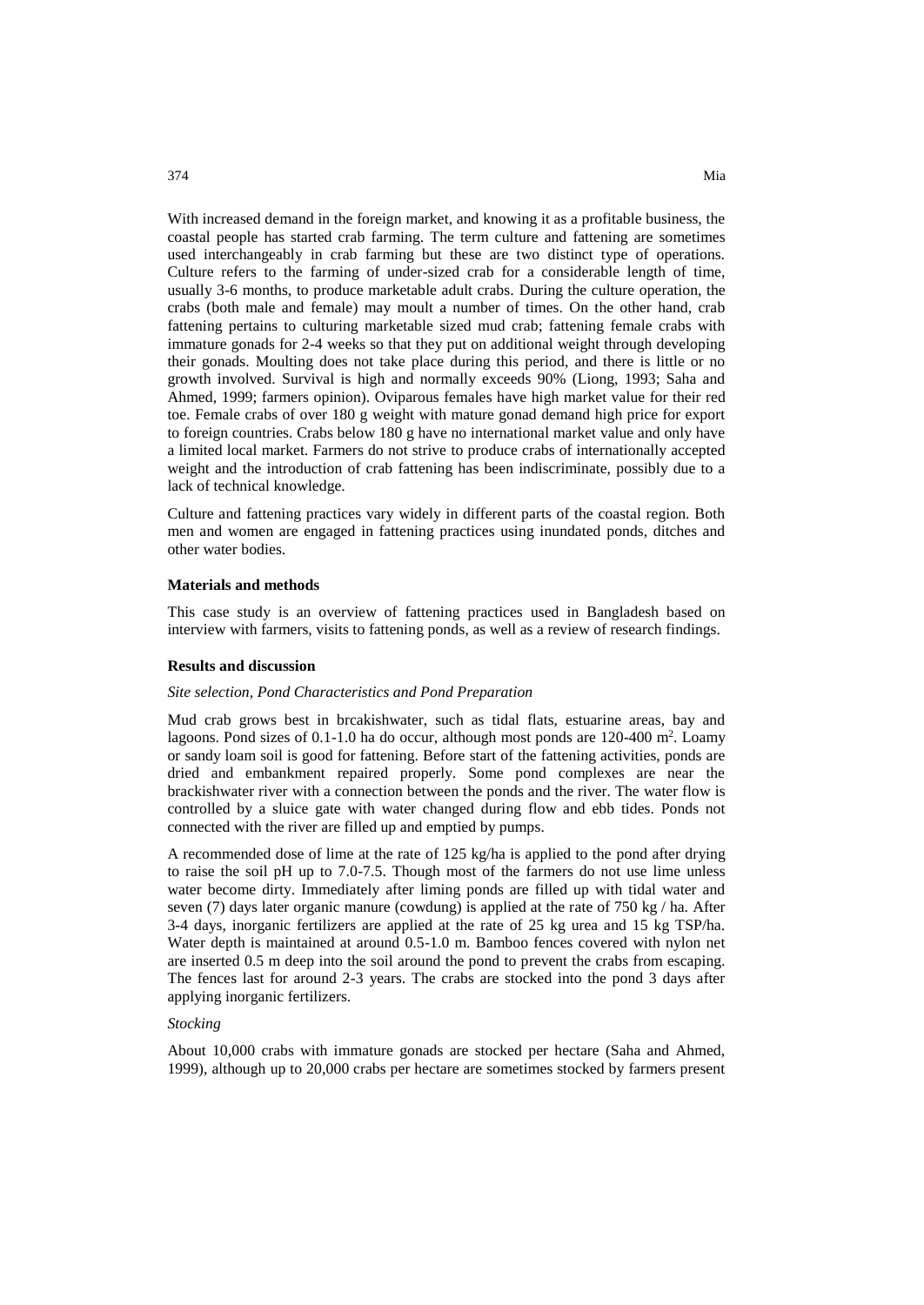### Mud Crab Fattening Practices 375

survey. The weight of individual crab must be 180g or more but in some cases crabs of 170g may be stocked as weight will be gained during the fattening and maturation of gonads. Stocking is done during the early morning or late in the afternoon.

#### *Behaviour*

Crabs do not take much time to settle down on the bottom of a water body when released. They move freely in the water. They are observed clearly and are more active at night than during the day, even coming out of the water and resting near the edge of the pond.

### *Food and Feeding*

Crabs prefer to feed at night. They are fed twice a day at 5-8% of body weight. In some cases feed is given once on alternate days at night. Generally, a diet containing 25% tilapia and 75% slaughterhouse waste, or 50% tilapia and 50% shrimp head, is fed. Locally available low-priced fish such as small carps and trash fish are also used as feed.

The feed is divided into three portions: one portion is applied from 05:00 to 06:00 h and remaining two portions from 18:00 to 19:00 h. After proper cleaning 0f the fish and slaughterhouse waste, they are cut into small pieces for crab feed. Adequate feeding is considered important because starving accelerates cannibalism.

- 100% trash fish as a control (T1)
- 50% trash fish and 50% shrimp head (T2)
- 50% trash fish and 50% slaughterhouse waste (T3)
- 100% slaughterhouse waste (T4)

Fattening of mud crab with 100% slaughterhouse waste (T4) led to the highest growth rate but the highest survival rate was recorded for diet T2.

### *Water Management*

As a huge amount of raw animal materials is applied to the pond as crab feed, water is exchanged frequently to prevent fouling. At least 30-40% of pond water volume is exchanged. Discharged water always has a strong and offensive odour due to the use of raw feed, which is allowed to remain for a long time to give adequate time for the crabs to feed. Maintaining water quality is not easy but is important. Pond water quality for fattening has been determined on the basis of research.

### *Gonad Investigation*

From 10 days after stocking, gonad maturation is assessed every 2-3 days. Sunlight does not pass inside the body of fattened crabs as matured gonads darken the body. On the other hand, sunlight passes into crabs with immature gonads, which are not yet fattened. Fattened crabs generally congregate at the inlet when water is let into the pond.

#### *Harvest and Handling*

When the crabs become fattened they are harvested. Tidal water is allowed to enter the pond so that the crabs move against the current and gather near the gate. Scoop nets and bait are used to harvest crabs. It is necessary to dry out the pond for total harvest. Crabs are also harvested individually by hand. Harvested crabs are bound with straw or string through a special process to avoid breaking their chelae and to enable easy handling.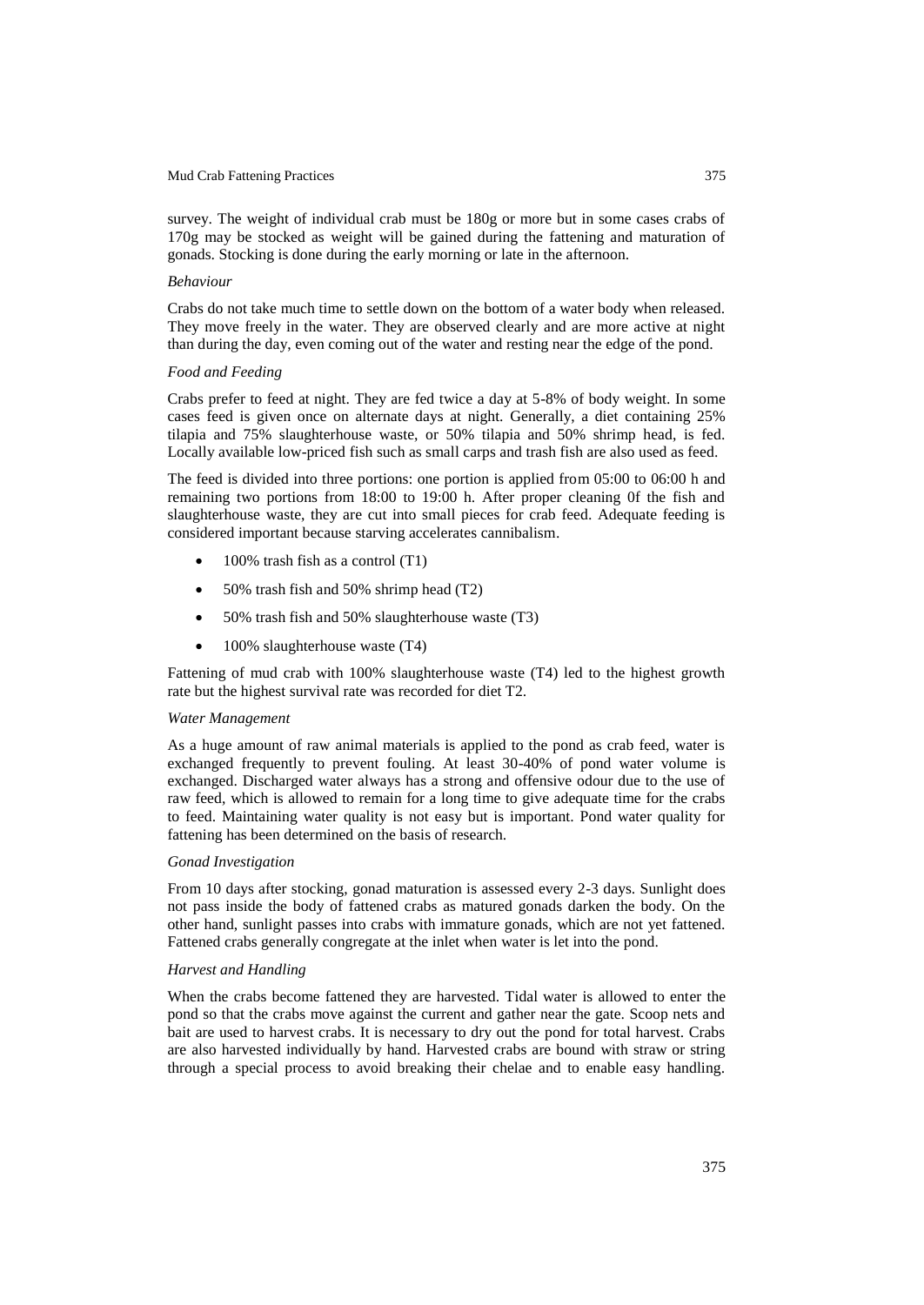Skilled workers may be needed to harvest and bind the crabs. Harvested crabs are washed in clean brackish water to remove mud. The exposure of crabs to sun and wind is avoided to minimize stress and mortality.

## *Transport*

Crabs are transported from the field to Dhaka, the capital city, inside bamboo made baskets at 90-100 kg per basket. Before export, according to international criteria they are repacked at the rate of 16 kg per basket. The transport cost to Dhaka from different districts ranges from TK. 280-300 per basket, depending on distance.



Fig. Crab marketing flow chart.

### *Fattening cycle*

Crab fattening usually runs throughout the year, depending on availability of expected sizes of female crabs. In one year, 9-10 cycles of fattening can be done in a pond. Crab fattening can be done profitably by repeated stocking and harvesting. In Bagerhat, Bhola, Cox's Bazar, Khulna, Noakhali and Satkhira regions, crabs are available for stocking and water salinity level is also suitable in these regions.

### *Future Trends*

Since crab fattening is profitable, it has been rapidly expanding and creating awareness among coastal people. An inadequate supply of stockable crabs has been a major constraint in expansion of fattening. To further develop fattening, an adequate supply of stockable- sized mud crabs should be ensured. Inadequate supply of feed is occasionally another major problem.

Large scale exploitation of mud crabs from the wild environment and destruction of mangroves threatened the breeding and nursery grounds of the crabs that ultimately caused reduced supply of crabs from the natural environment. Hatchery produced seeds have been identified as a possible alternate solution of the problem. Guidelines on maturation and techniques for efficient seed production must be developed for an appropriate hatchery technology to make mud crab fattening a profitable venture.

Although mud crab fattening takes place in earthen ponds in Bangladesh, cage culture has been introduced in the Philippines and Malaysia (Daisy, 1992; Liong, 1992). The advantage of using bamboo-made cages is that selective harvesting can be done. If the

376 Mia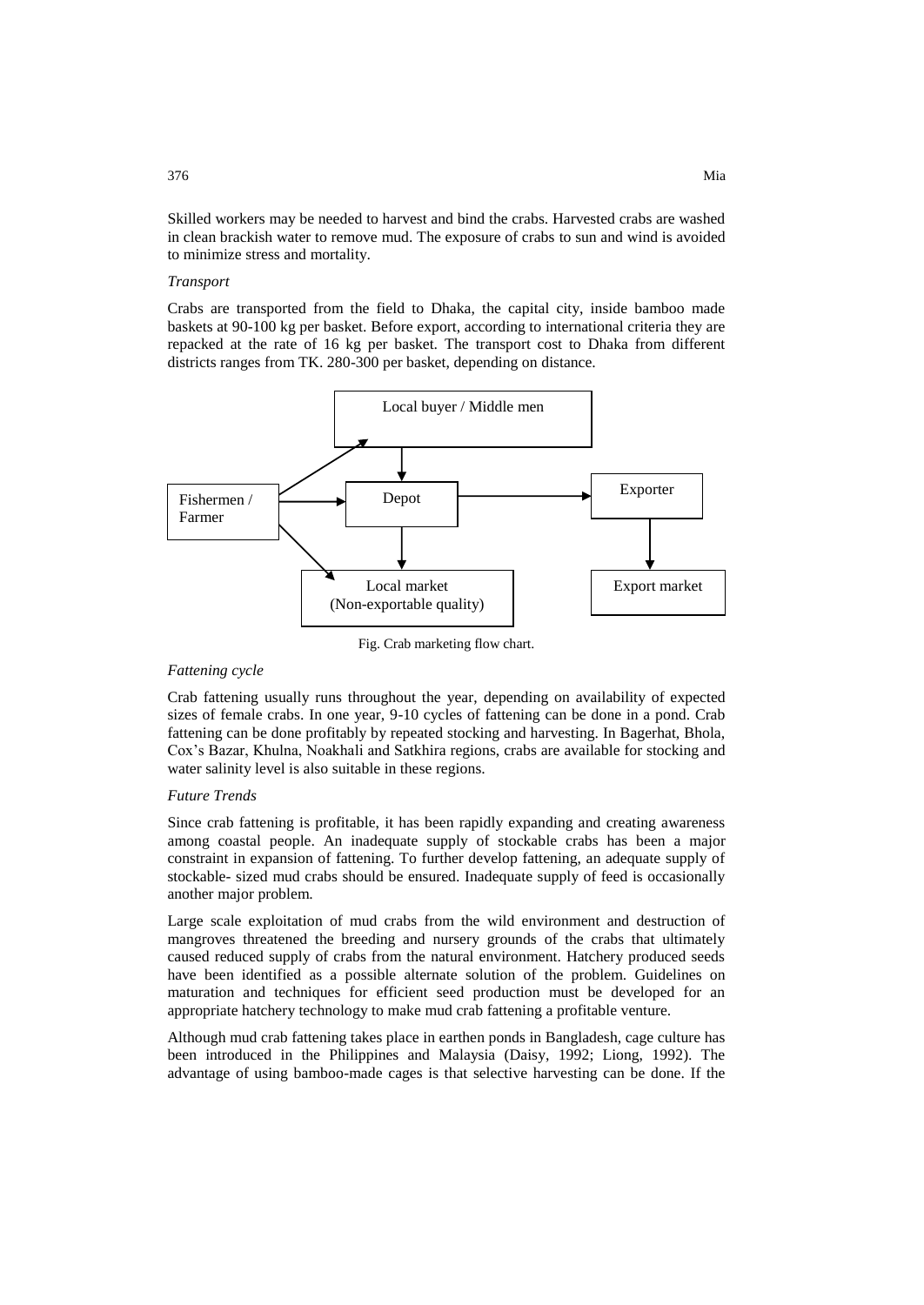crabs do not attain the desired weight, they could be easily returned to their compartment and fattened further.

|                      | Treatments |         |                |        |  |  |
|----------------------|------------|---------|----------------|--------|--|--|
| Parameters           | T1         | T2      | T <sub>3</sub> | T4     |  |  |
| Initial weight $(g)$ | 193.21     | 197.61  | 195.15         | 196.28 |  |  |
| Final weight $(g)$   | 205.42     | 209.47  | 213.77         | 217.48 |  |  |
| Survival rate (%)    | 89.00      | 91.00   | 88.00          | 68.00  |  |  |
| Production (kg/ha)   | 1096.94    | 1143.71 | 1128.71        | 887.32 |  |  |

|  |  |  | Table 1. Weight gain, survival rate and production of mud crab obtained through different |  |  |  |
|--|--|--|-------------------------------------------------------------------------------------------|--|--|--|
|  |  |  | feeding treatments (Ahmed <i>et al.</i> , 1998).                                          |  |  |  |

| Table 2. Physico-chemical parameters of the crab fattening ponds (Saha and Ahmed, 1999). |  |  |  |
|------------------------------------------------------------------------------------------|--|--|--|
|                                                                                          |  |  |  |

| Depth (meter) | Temperature $(_0C)$ | Salinity (ppt) | Oxygen (ppm) | pH         |
|---------------|---------------------|----------------|--------------|------------|
| $1.0 - 1.5$   | $22 - 23$           | 25             | 4 - 8        | $-\circ$ . |

|  |  | Table 3. Cost-benefit analysis of crab fattening of one hactre pond ((Saha and Ahmed, 1999). |  |
|--|--|----------------------------------------------------------------------------------------------|--|
|  |  |                                                                                              |  |

| A. Fixed cost                         |            |                   |          |                 |
|---------------------------------------|------------|-------------------|----------|-----------------|
| Materials                             | Price (Tk) | Amount            | Duration | Total cost (Tk) |
| 1. Bamboo fence<br>(height 1.5 metre) | $70/-$     | 400 metre         | 3 Years  | 28,000/         |
| 2.<br>Gate<br>(wood<br>made)          | $9,000/-$  | $2 \text{ (nos)}$ | 3 Years  | $18,000/-$      |
| 3. Guard shed                         | $1,000/-$  | $2 \text{ (nos)}$ | 2 Years  | $2,000/-$       |
| Total cost                            |            |                   |          | $48,000/-$      |

# **B. Variable cost**

| Materials                                      | Price (Tk)                   | Amount            | Total cost (Tk) |
|------------------------------------------------|------------------------------|-------------------|-----------------|
| Pond lease                                     | $650/-/hac/month$            |                   | $650/-$         |
| Immature female crabs (indiv. weight $180 g$ ) | $100/-$ / $kg$               | 1800 kg           | 1,80,000/-      |
| Lime                                           | $4.50$ /kg                   | $125 \text{ kg}$  | $562/-$         |
| Urea                                           | $5/-/kg$                     | $25 \text{ kg}$   | $125/-$         |
| <b>TSP</b>                                     | $14/-$                       | $15 \text{ kg}$   | $210/-$         |
| Feed $\omega$ 5-7%                             |                              |                   |                 |
| a) Tilapia/trash fish                          | $22/-$ / $kg$                | 589 kg            | 12,958/-        |
| b) Slaughtered house waste                     | $10/-/kg$                    | $1769 \text{ kg}$ | 17,690/-        |
| Labour (20 days)                               | $50/-$ /day                  | 4                 | $4,000/-$       |
| Miscellaneous                                  | $\qquad \qquad \blacksquare$ |                   | $5.000/-$       |
| Total cost                                     |                              |                   | 2,21,195/       |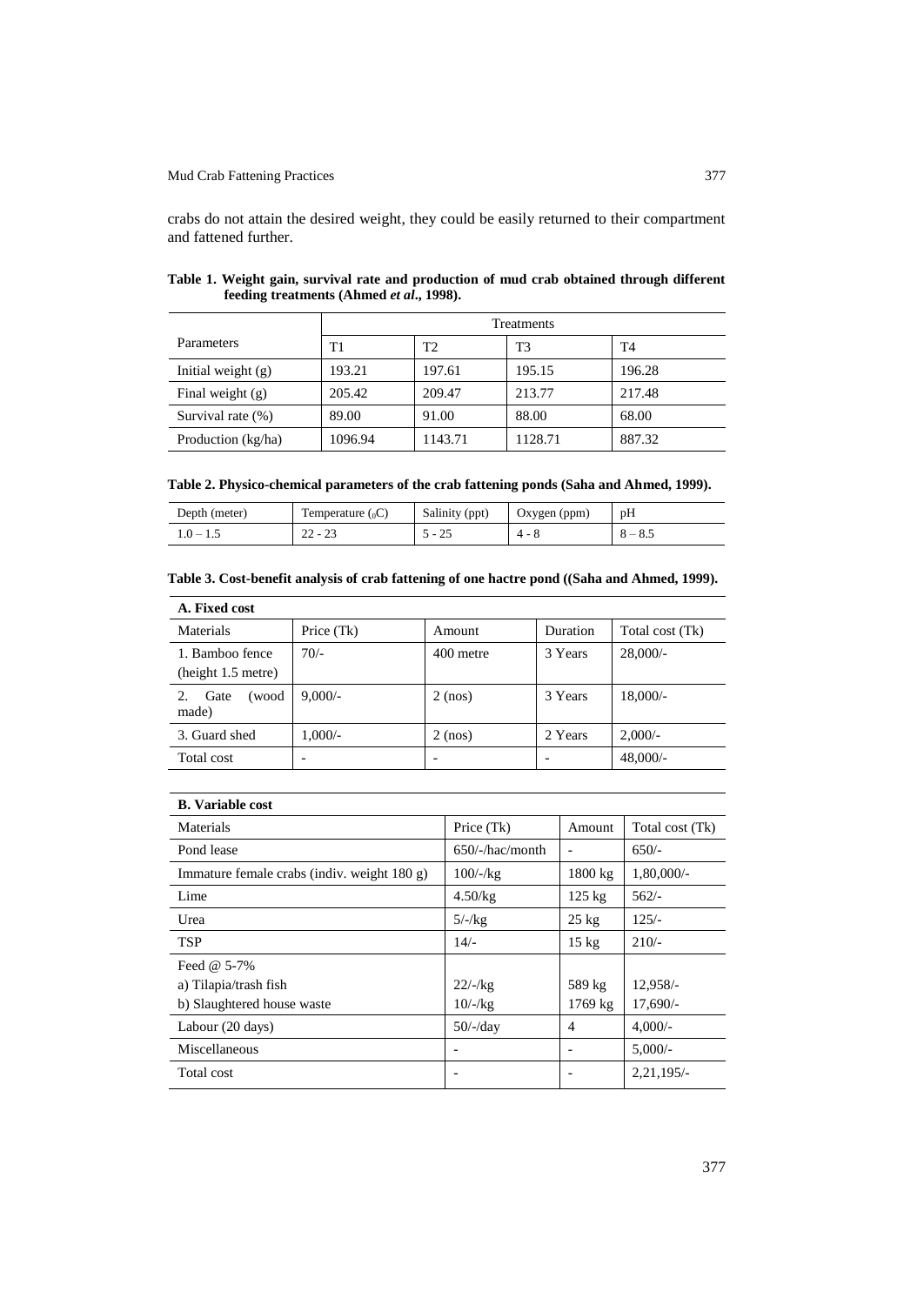| C. Interest of the bank $@14\%$ | - | 18.843/65   |
|---------------------------------|---|-------------|
| Total cost $(A+B+C)$            | - | 2,88,038/65 |

### **Income:**

| Avg. wt of crab $(g)$ | No. of crabs | Survival rate(%) | Total wt (kg) | Price $(Tk/kg)$ | Total price<br>Tk) |
|-----------------------|--------------|------------------|---------------|-----------------|--------------------|
| 190                   | 9,000        | 90               | 1.710         | $180/-$         | $3,07,800/$ -      |

## **Net Income:**

| 1 <sup>st</sup> batch (1), income 3,07,800/-, cost 2,88,038/65 | 19,761/35   |
|----------------------------------------------------------------|-------------|
| 2 <sup>nd</sup> batch (2), income 3,07,800/-, cost 2,21,195/-  | $86,605/-$  |
| 3rd batch (3), income 3,07,800/-, cost 2,21,195/-              | $86,605/-$  |
| 4 <sup>th</sup> batch (4), income 3,07,800/-, cost 2,21,195/-  | $86,605/-$  |
| Net profit $(1+2+3+4)$                                         | 2,79,576/35 |

#### **Table 4. Cost-benefit analysis of crab fattening activities for one cycle (30 days) of 3.0 decimal (120 Sq.m) of pond area is shown below (Directly interviewed with farmer).**

| A Fixed cost                |             |          |          |                  |
|-----------------------------|-------------|----------|----------|------------------|
| Materials                   | Price (Tk.) | Amount   | Duration | Total cost (Tk.) |
| 1. Bamboo fence             | $26/-$      | 50 metre | 3 years  | $1,300/-$        |
| 2. Net                      | $10/-$      | 50 metre | l year   | $500/-$          |
| 3. Guard shed, gate<br>etc. |             |          | 2 years  | $1,000/-$        |
| Total cost                  |             |          |          | 2,800/           |

| <b>B.</b> Variable cost         |             |                 |                  |
|---------------------------------|-------------|-----------------|------------------|
| Materials                       | Price (Tk.) | Amount          | Total cost (Tk.) |
| 1. Pond (own)/dyke preparation  |             |                 | $1,000/-$        |
| 2. Crab                         | $100/-$     | $50 \text{ kg}$ | $5,000/-$        |
| 3. Feed                         | $20/-$      | $35 \text{ kg}$ | $700/-$          |
| 4. Labour for harvesting        | $50/-$      | $2$ no.         | $100/-$          |
| 5. Binding tape & miscellaneous |             | ۰               | $100/-$          |
| Total cost                      |             |                 | $6,900/-$        |
| Total cost $(A+B)$              |             |                 | $9,700/-$        |

# **C. Income**

| Avg. wt of crab $(g)$ | No. of crabs | Survival rate (%) | Total wt (kg) | Price $(Tk/kg)$ | Total price<br>Tk.` |
|-----------------------|--------------|-------------------|---------------|-----------------|---------------------|
| 200                   | າາ-<br>22J   | 90                | 45            | $300/-$         | $13.500/-$          |
|                       |              |                   |               |                 |                     |

# **Net income**

Income (C) – Total cost  $(A+B) = 13,500/ - -9,700/ - =3,800/ -$